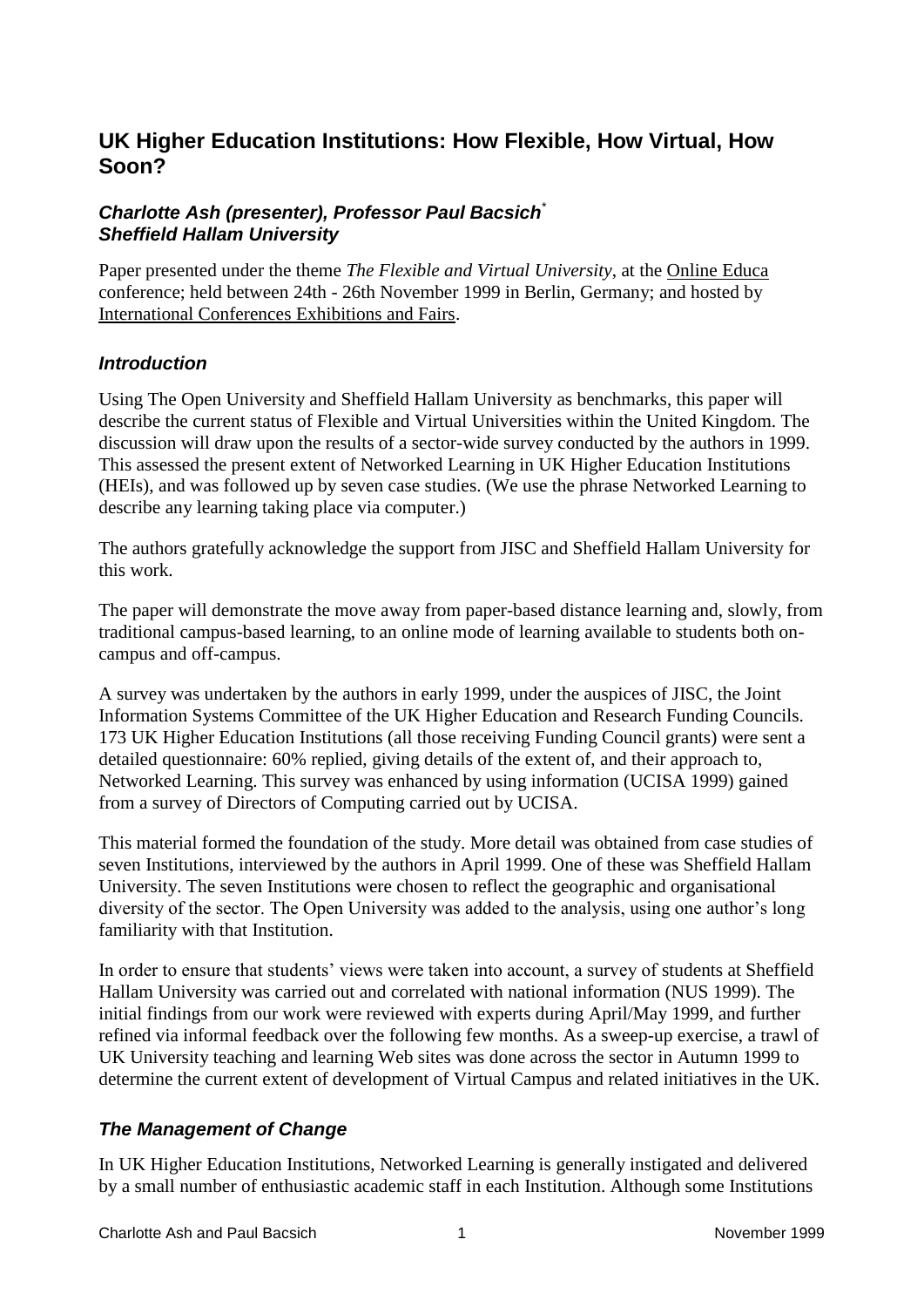have a clear strategic path and in a few there is some degree of centralised management of innovation, on the whole work in this area is limited to small pockets of innovation - though rapidly growing and coalescing. Our research found that the main reason for moving towards Networked Learning was to improve the quality of, and access to, education without increasing the costs to the Institution.

Using Force Field Analysis (Lewin 1951) we were able to derive the driving and restraining forces acting on the development of Networked Learning.

Driving forces were: individual members of academic staff; dynamism from top management (in some Institutions); project champions (seen as an essential hallmark of successful innovations); and above all the need to increase student numbers with ever-decreasing budgets.

Restraining forces included: lack of training in using the technology to develop and manage learning materials; lack of time for development once the skills have been acquired; lack of transparent tools to aid ease of use; lack of overwhelming pedagogical evidence to support a move towards Networked Learning; the opportunity cost of time spent on developing in-house materials or evaluating off-the-shelf courses; lack of a "waterproof" computing service; concerns about the quality of materials; and the lack of standards for measuring quality.

In terms of the move towards Flexible and Virtual Universities, Institutions feel that this is an uncharted area; they are unsure about the structure and status of such activities; and they have suffered from confused initiatives which in the worst cases do little more than fuel the "soap box" speeches of both believers and non-believers. There has not been an accepted uniform methodology to explain how a move towards Networked Learning could benefit Institutions in both the long and short term.

#### *The Provision of Greater Access*

Our research shows that 31% of Institutions operate a 24-hour opening policy Monday to Friday and 27% continue this during the weekend. 51% of Institutions open between 12-23 hours on weekdays - this indicates that the extension to 24-hour opening would be relatively unproblematic at many sites. Longer opening hours enable greater student access to computing facilities without the need to increase the scale of hardware provision. Students most often use their personal computers at end of day and during afternoons on weekends, and would like access to campus-based computers through the weekday evenings and before lectures start - but not too early in the morning!

A number of Institutions are increasing access by providing laptop plug-in points in library and open access computing areas. However, they are not experiencing much take up as students do not tend to carry laptops around due to problems of theft and weight - students with laptops use them in residences mainly because they take up less space than a desktop.

Academic staff appear now to have one-to-one access to computers, while the average student:computer ratio is now 9 students per computer. In 1997, the Dearing report (NICHE 1997) gave the average as 15:1. Dearing proposed an average ratio of 5:1 by academic year 2001/02. Staff interviewed by us stated that they felt under half of students had access to a computer outside of the Institution. However, we found that 75% of students responding at Sheffield Hallam University had access to a personal computer - most of these were connected to a printer but less than half had access to the Internet.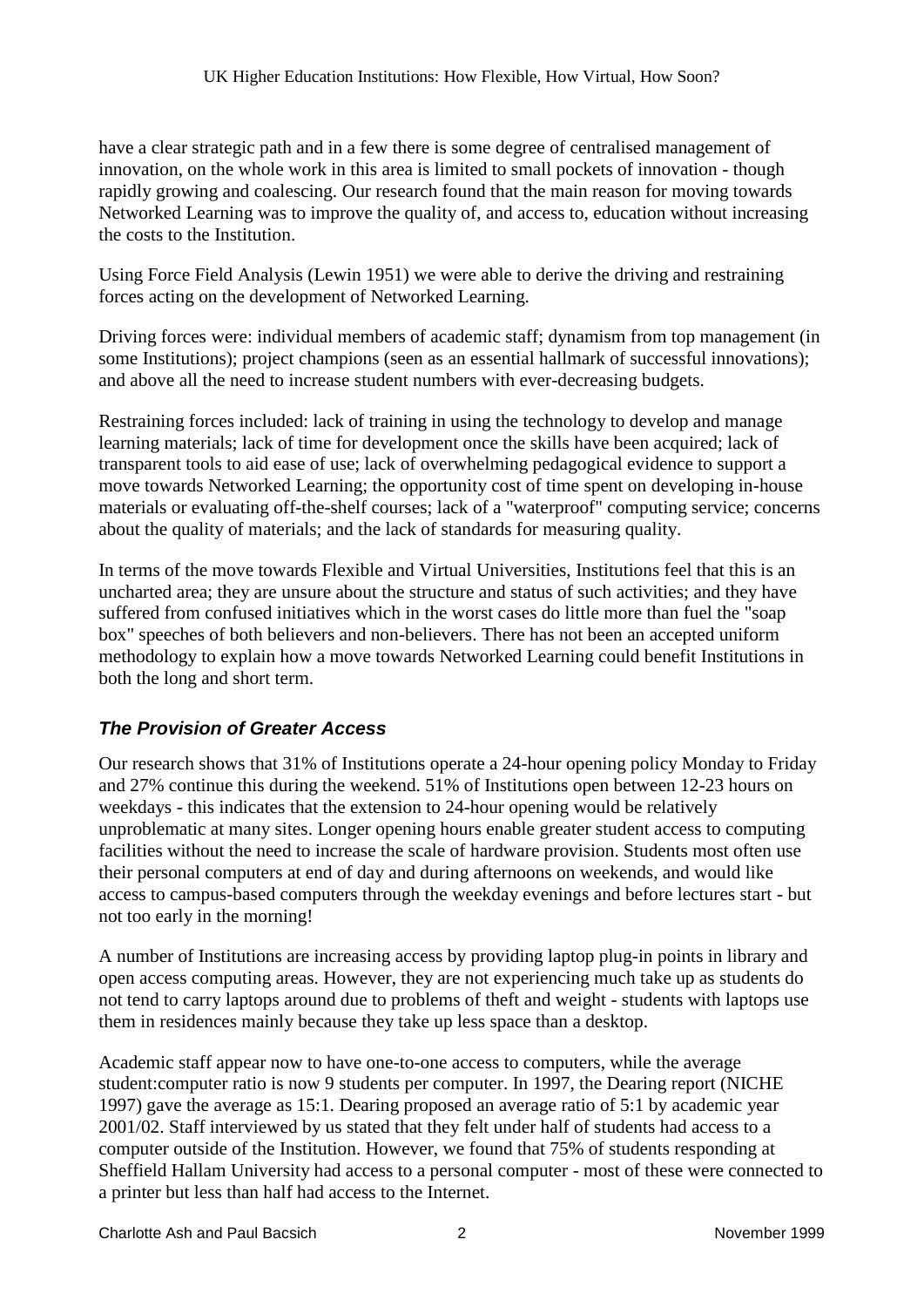Some Institutions encouraged students to use a recommended academic Internet Service Provider for Internet access; others made their own arrangements and charged students a semesterly rate; others recommended a local ISP. 43% offered networking facilities from Halls of Residences although this was always charged back to the students.

### *The student perspective on Networked Learning*

Many students commented on why they thought student ownership of PCs was necessary. Reasons included: "I felt I had to in order to pass the course"; "University IT is unreliable and too much in demand"; "My tutors wanted two copies of my work word-processed, so I had to buy a PC"; "We have to keep up with a lot of information, the Internet is the best way to do this so I had to buy a computer". Our survey found that the average student spend per year on consumables is £81 (140 euros). Most students paid between £1000-£1500 for their computers and where applicable spent £20-£40 per month on the phone bill.

68% of students surveyed think that the costs of education are rising. Another interesting finding is that students are working much more than many people think in order to supplement their income - 20% of students work between 17-32 hours and 30% work over 33 hours per week. Undoubtedly these students have their reasons but one must question the effect this has on their education within a traditional university paradigm.

Students stated that Networked Learning is increasing the cost of their education - but this is offset by a general view that it is also enhancing their experiences, making learning more enjoyable and profitable. Networked Learning was said to be more flexible - units could be revisited due to their asynchronous nature and students felt they were more in control of their own learning.

## *Conclusions*

We have found there has been considerable though in most cases somewhat invisible movement from a conventional (i.e. lecture-based) education system in the UK Higher Education sector towards a more on-line approach. This approach will most definitely be flexible and learnercentred but not necessarily virtual in the strict sense of the word e.g. as understood by some new US online universities.

#### *References*

HEFCE (in press), Chapter 9: 'Financial Issues', **Communications and Information Technology Audit: Delivering Enhanced Learning: A study of the use of C&IT materials in teaching and learning in Higher and Further Education in the UK**, Bristol, HEFCE 1999.

Bacsich, P., Ash, C., Boniwell, K., Kaplan, L., Mardell, J., and Caven-Atack, A. (1999), **The Costs of Networked Learning**, Sheffield, Sheffield Hallam University. See: [http://www.shu.ac.uk/virtual\\_campus/cnl/](http://www.shu.ac.uk/virtual_campus/cnl/index.htm)

Lewin, K. (1951), **Field Theory in Social Science**, New York, Harper Bros.

NUS (National Union of Students) (1999), **Consultation on Section 28 of the Teaching and Higher Education Act:** National Union of Students' submission to DfEE.